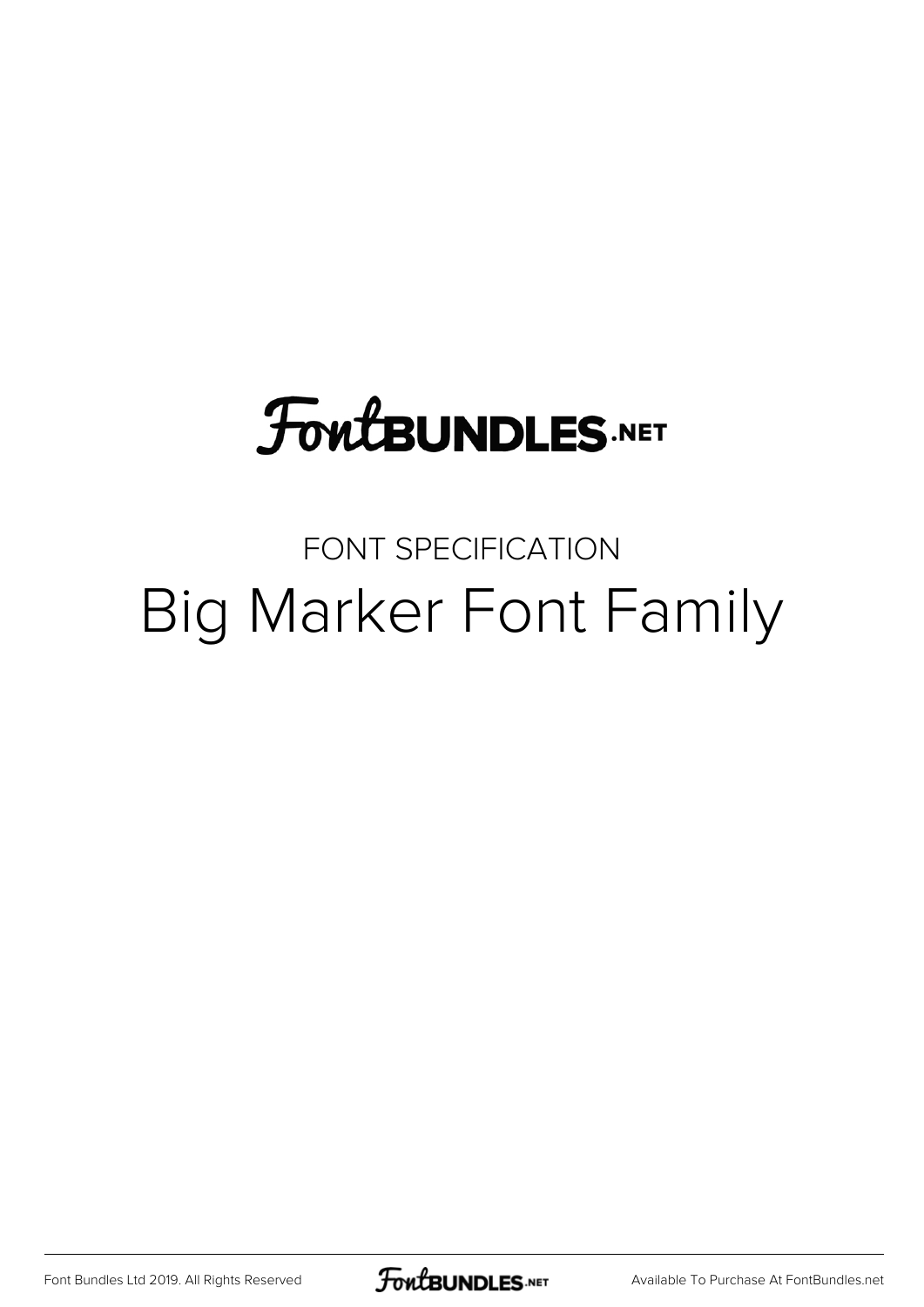#### Big Marker Reguler - Regular

**Uppercase Characters** 

#### ABCDEFGHIJKLMNO PORSTUVWXYZ

Lowercase Characters

### ABCDEFGHIJKLMNO PORSTUVWXY7

**Numbers** 

## 0123456789

Punctuation and Symbols

## $# 8 % 8' ( )$ . : ; < = > ? [ \

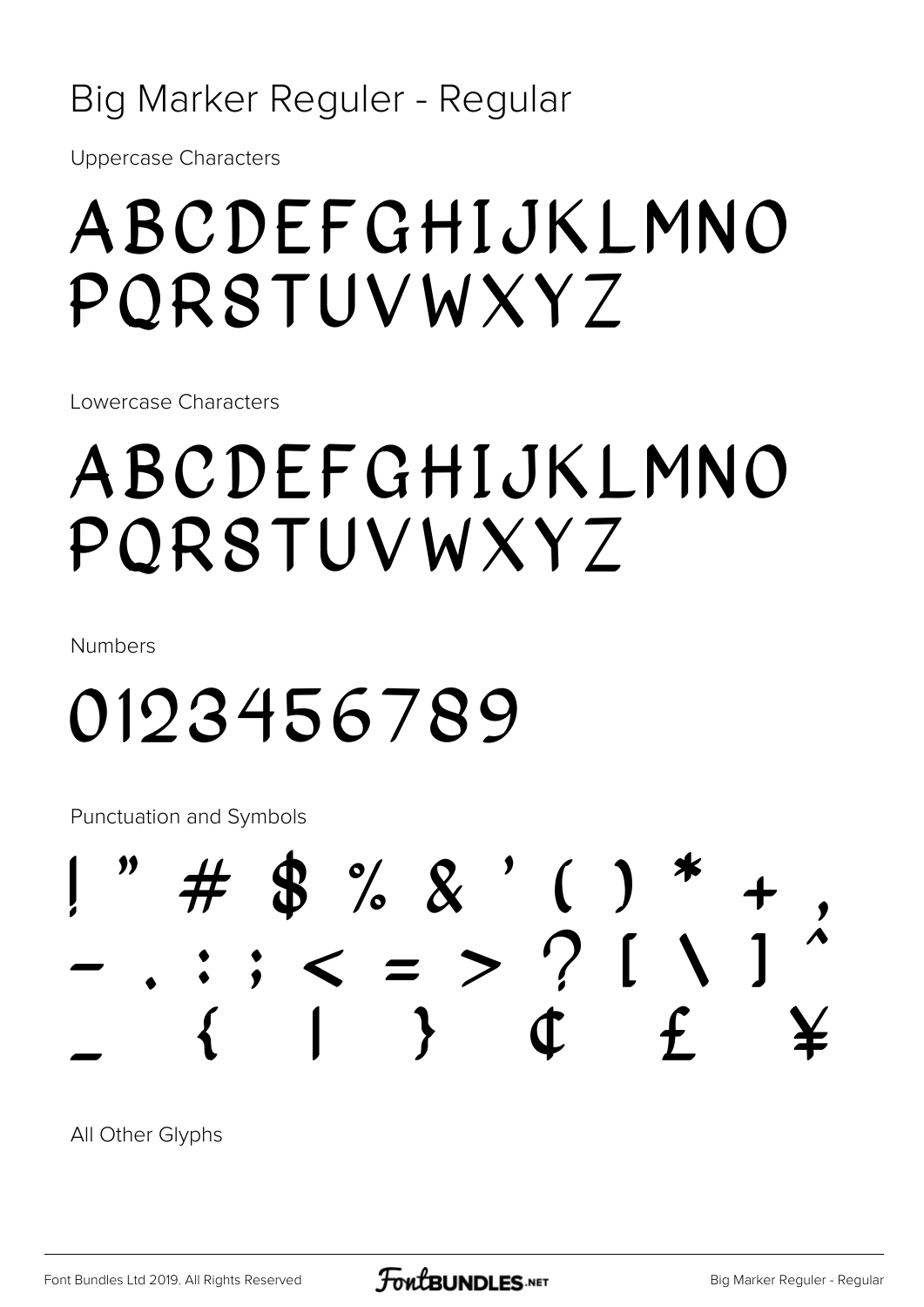# À Á Â Ã Ä Å Æ Ç È É Ê Ë Ì Í Î Ï Ð Ñ Ò Ó Ô Õ Ö Ø Ù Ú Û Ü Ý Þ ß à á â ã ä å æ ç è é ê ë ì í î ï ð ñ ò ó ô õ ö  $\emptyset$  Ù Ú Ű Ü Ý Þ Ÿ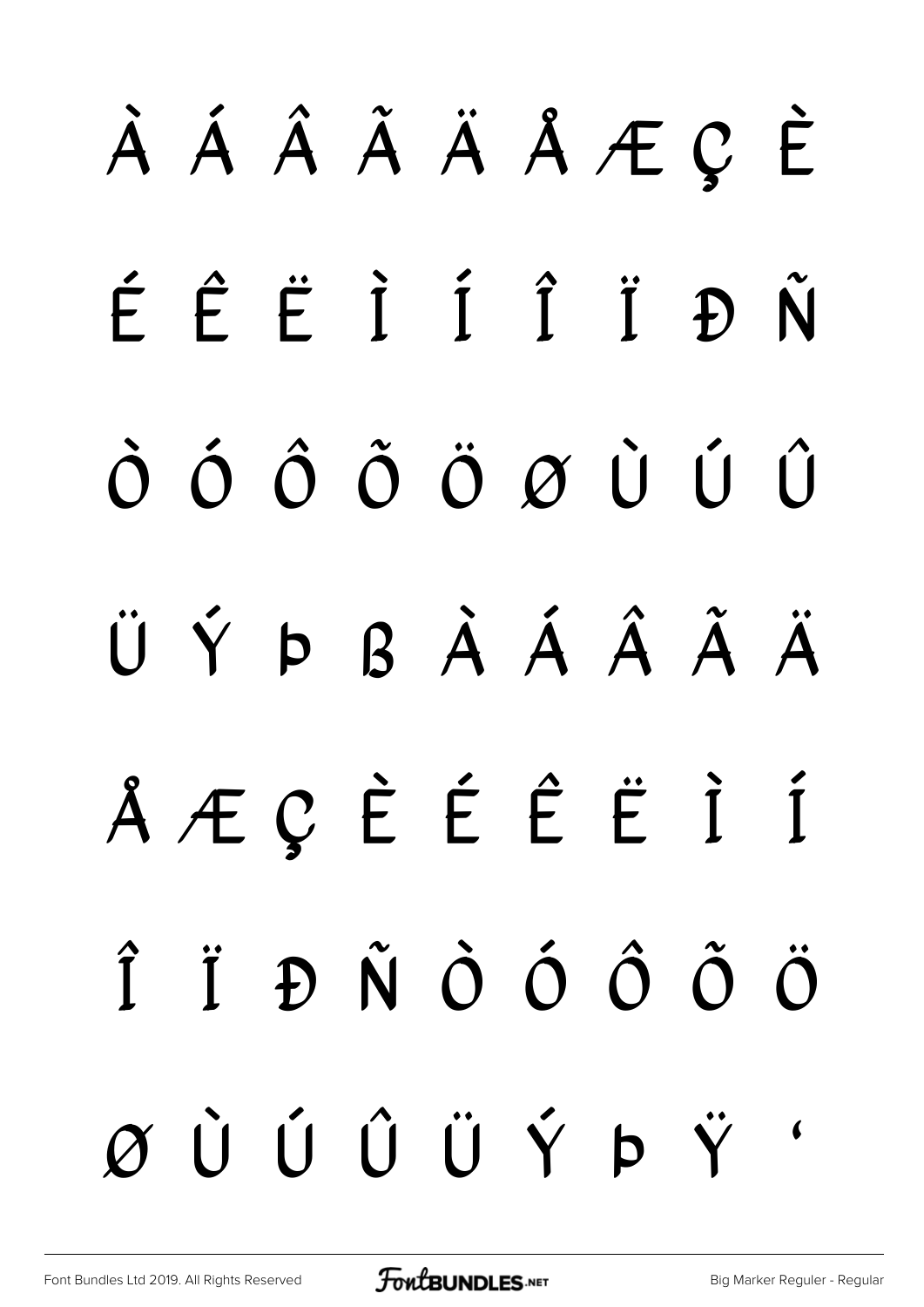| $\mathbf{\mathbf{y}}$ | $\frac{1}{2}$ | $\overline{\mathbf{y}}$ |  |
|-----------------------|---------------|-------------------------|--|
|                       |               |                         |  |

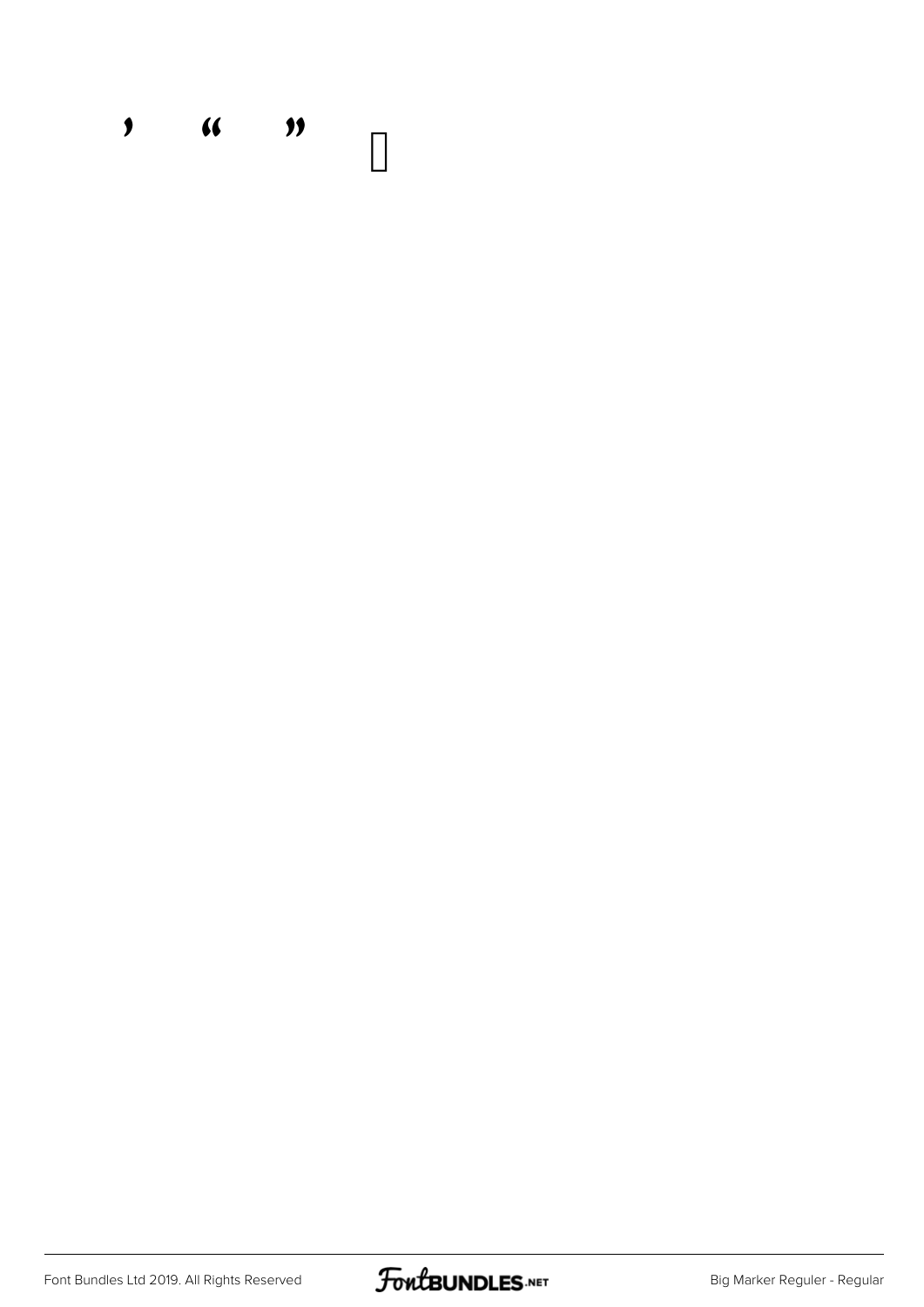#### Big Marker Extrude - Regular

**Uppercase Characters** 

## ABCDEFGHIJKLMNO PORSTUVWXYZ

Lowercase Characters

## ABCDEFGHIJKLMNO PORSTUVWXYZ

**Numbers** 

## 0123456789

Punctuation and Symbols

## $\bullet$  x & ' ( . : : < = > ? ! \

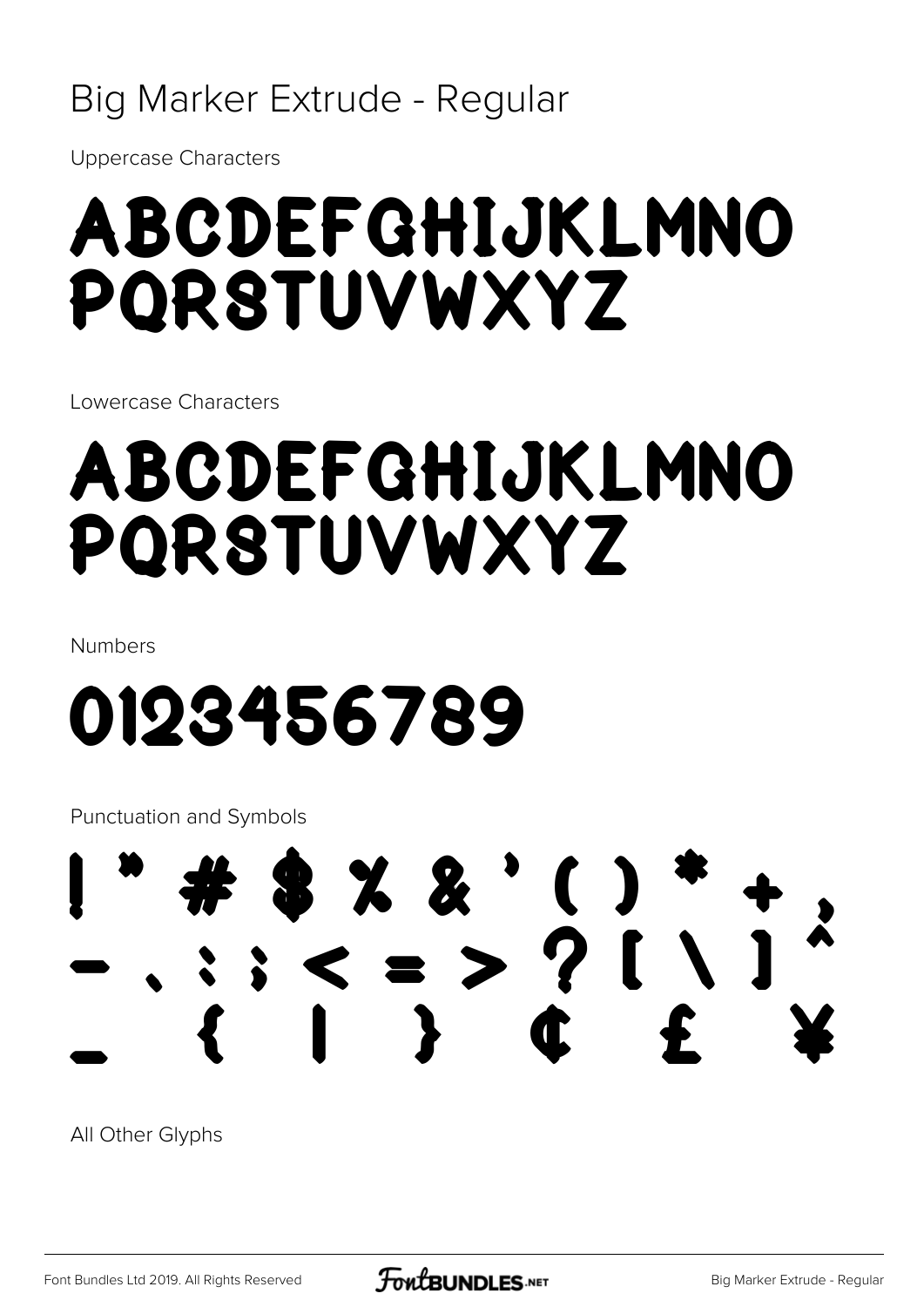# À Á Â Ã Ä Å Æ Ç È É Ê Ë Ì Í Î Ï Ð Ñ Ò Ó Ô Õ Ö Ø Ù Ú Û Ü Ý Þ ß à á â ã ä å æ ç è é ê ë ì í î ï ð ñ ò ó ô õ ö  $\alpha$  ù ű ű ű ű ý þ Ÿ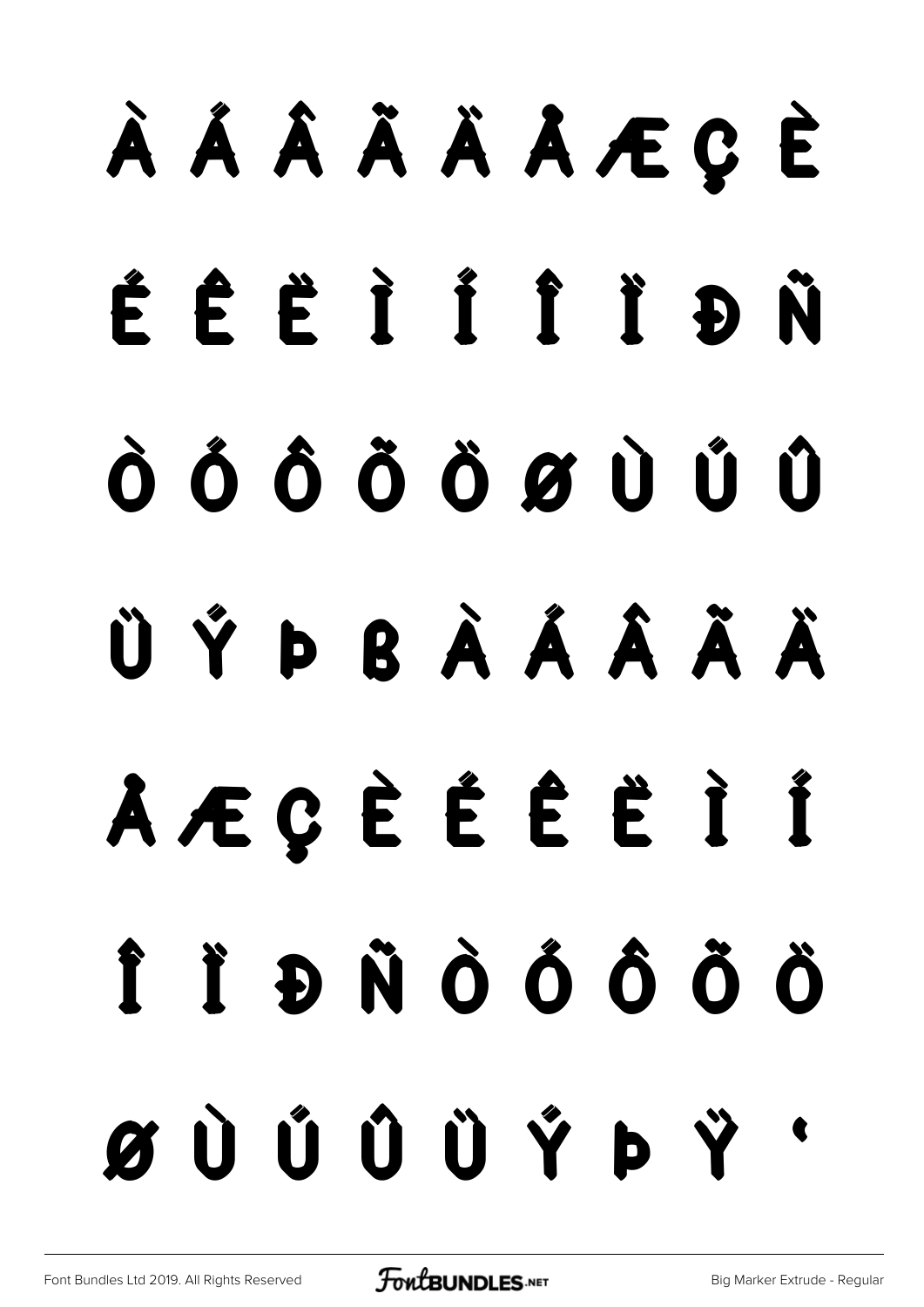

 $\bullet$   $\bullet$   $\bullet$ 

 $\overline{\Pi}$ 

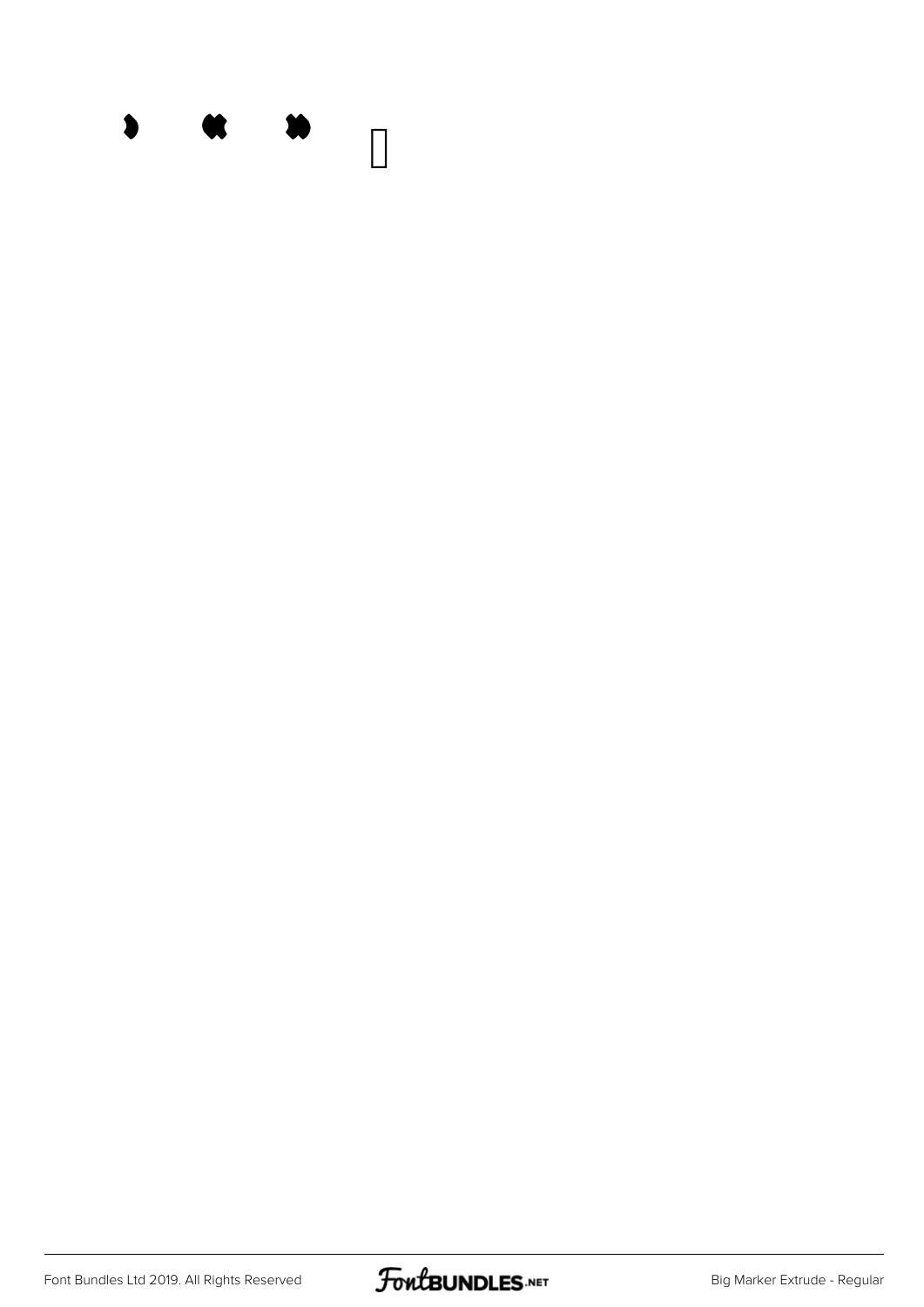#### Big Marker Shadow - Regular

**Uppercase Characters** 

#### BCDEFGHIJKLMNO PORSTUVWXYZ

Lowercase Characters

### BCDEFGHIJKLMNO PORSTUVWXYZ

**Numbers** 

0123456789

Punctuation and Symbols



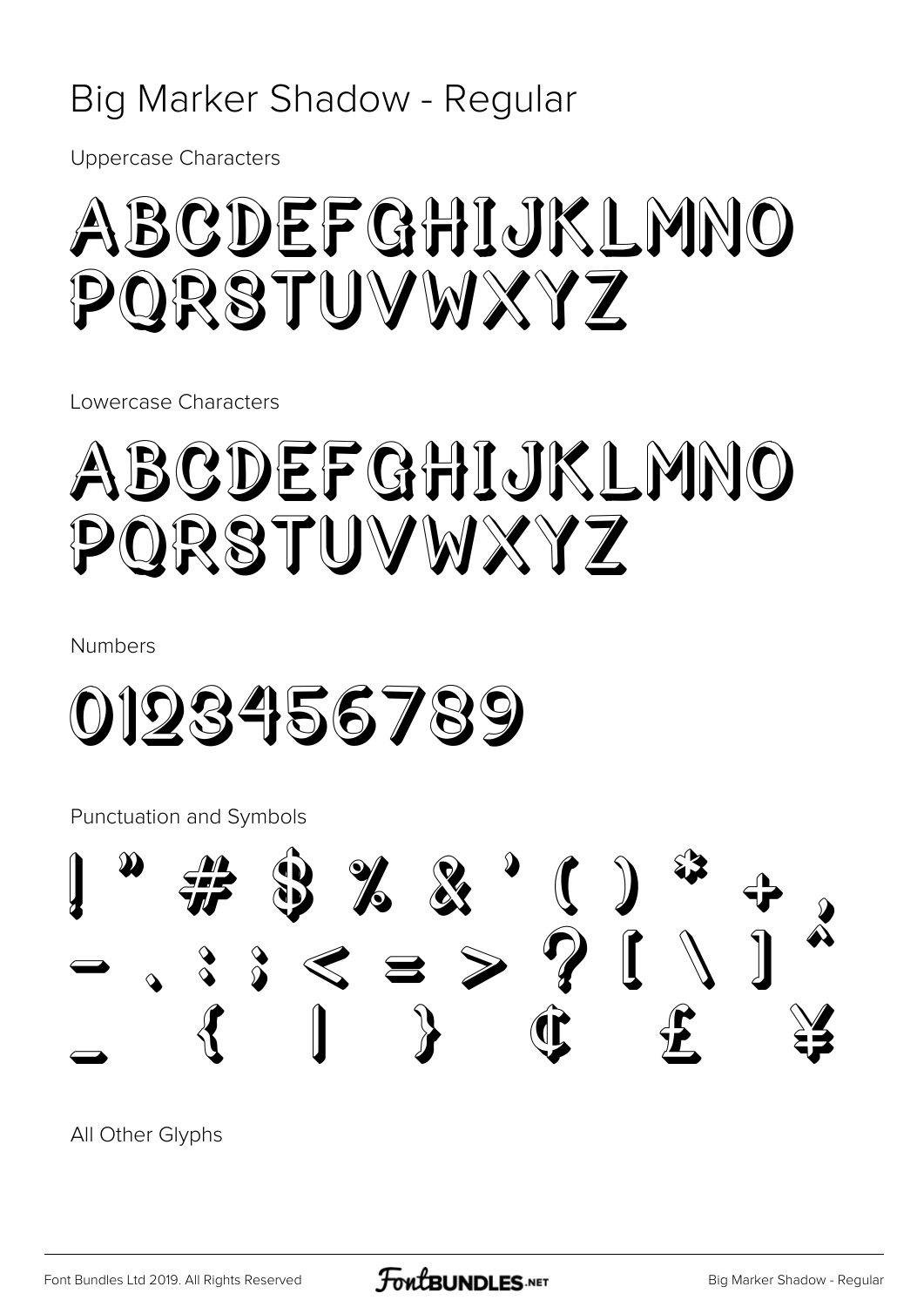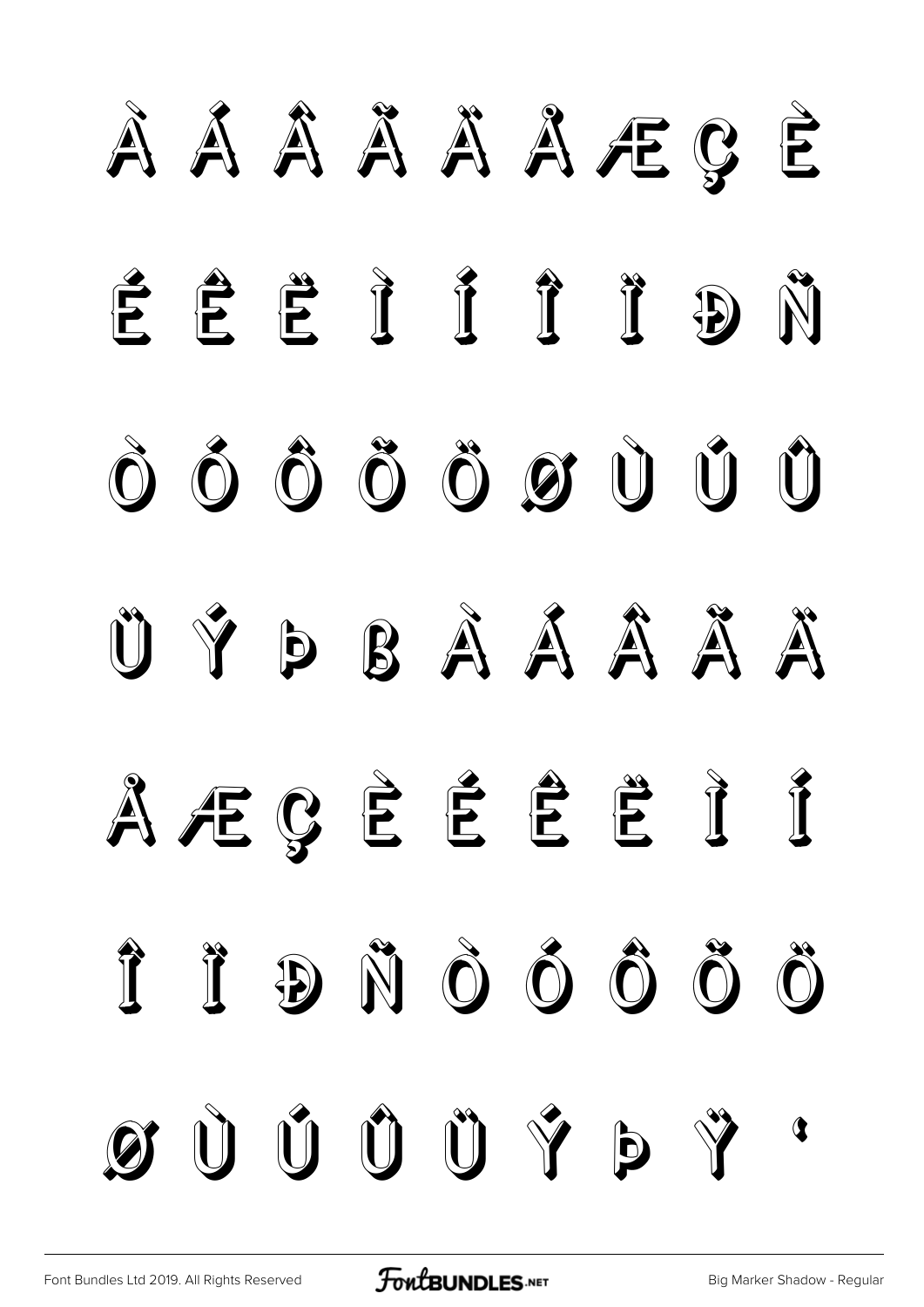| $\mathbf{\Omega}$ | $\alpha$ | $\mathbf{D}$ | $\Box$ |
|-------------------|----------|--------------|--------|
|                   |          |              |        |

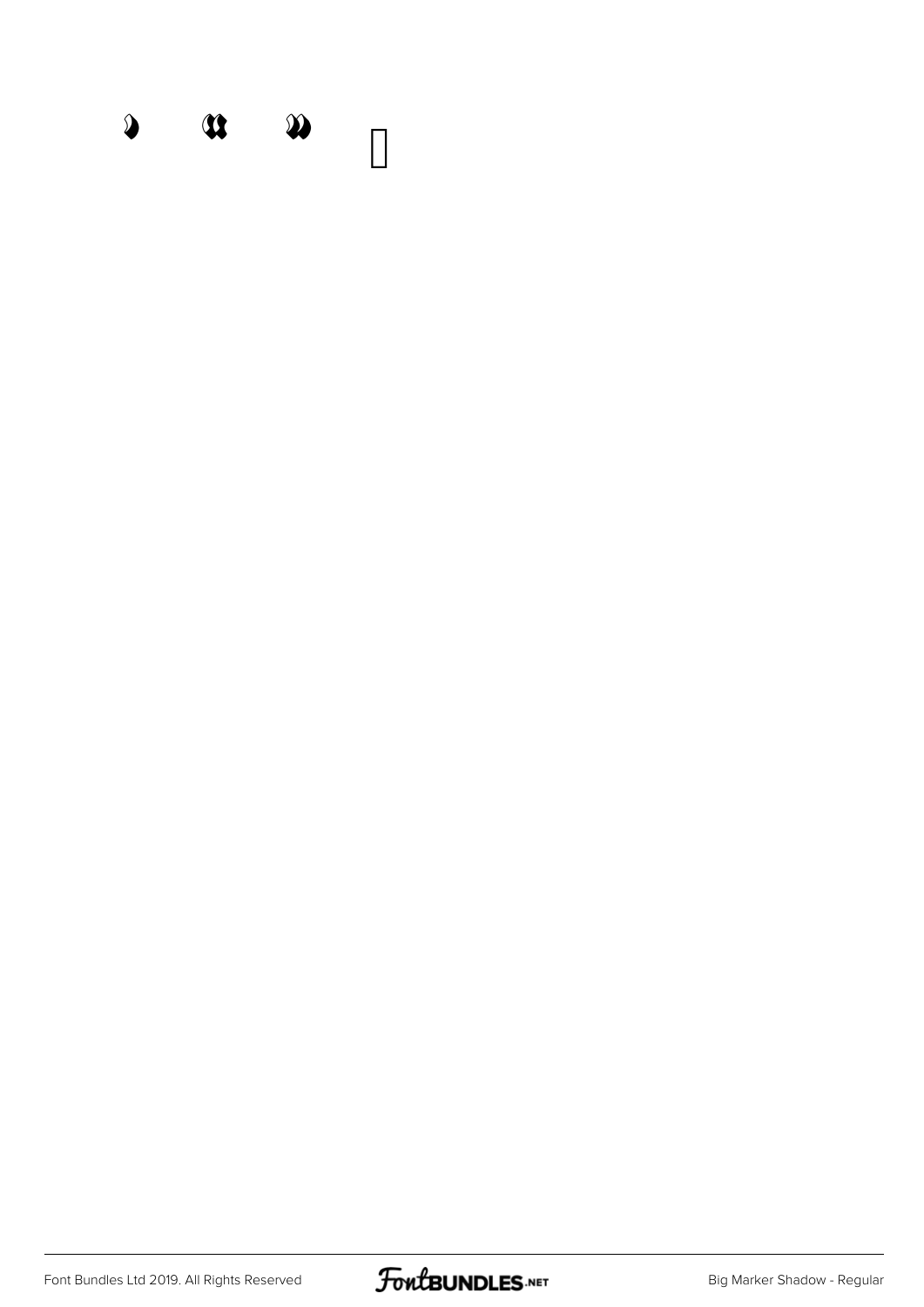#### Big Marker Outline - Regular

**Uppercase Characters** 



Lowercase Characters

ABCDEFGHIJKLMNO QRSTUVWXYZ

#### **Numbers**

 $103456789$ 

Punctuation and Symbols

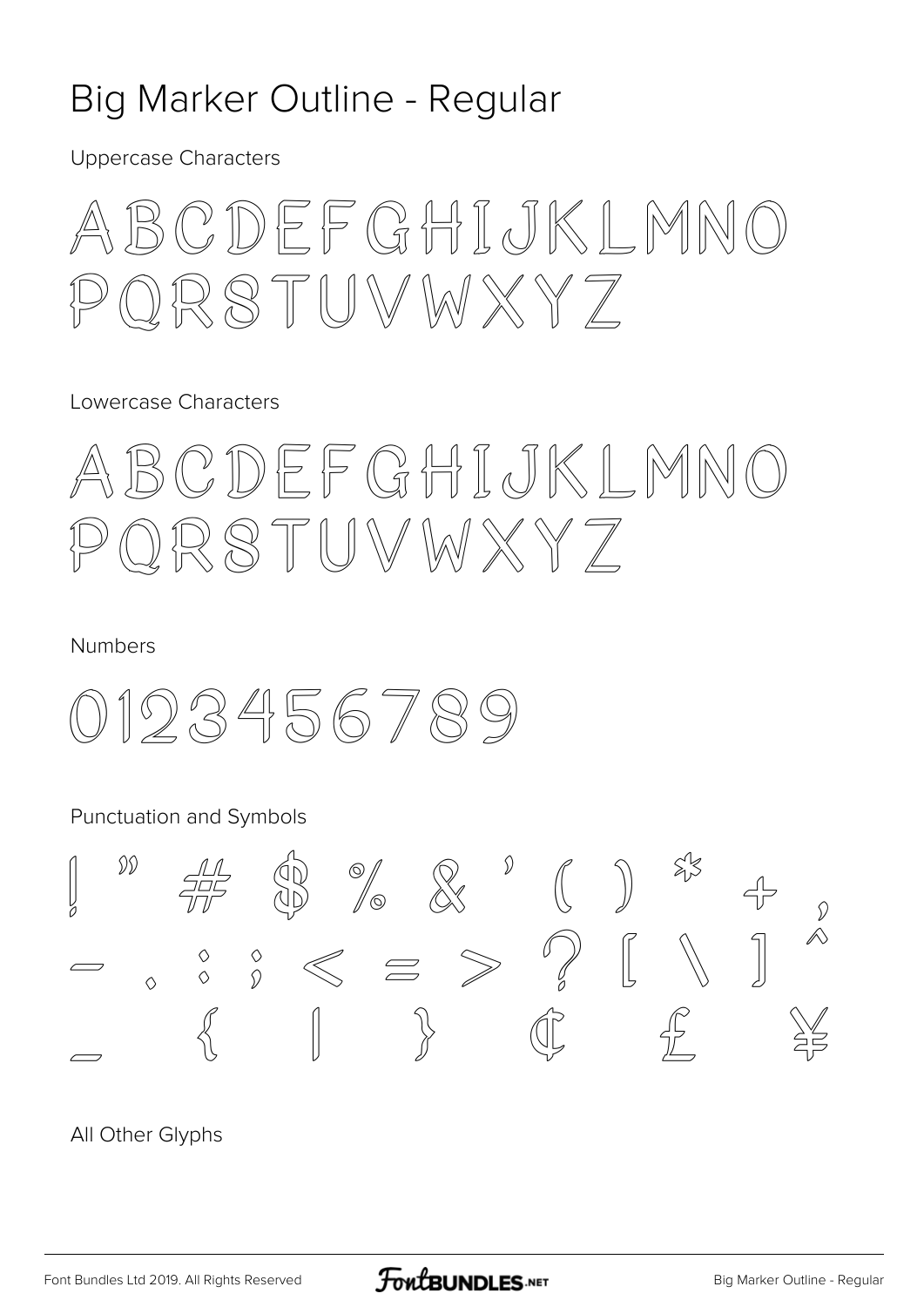